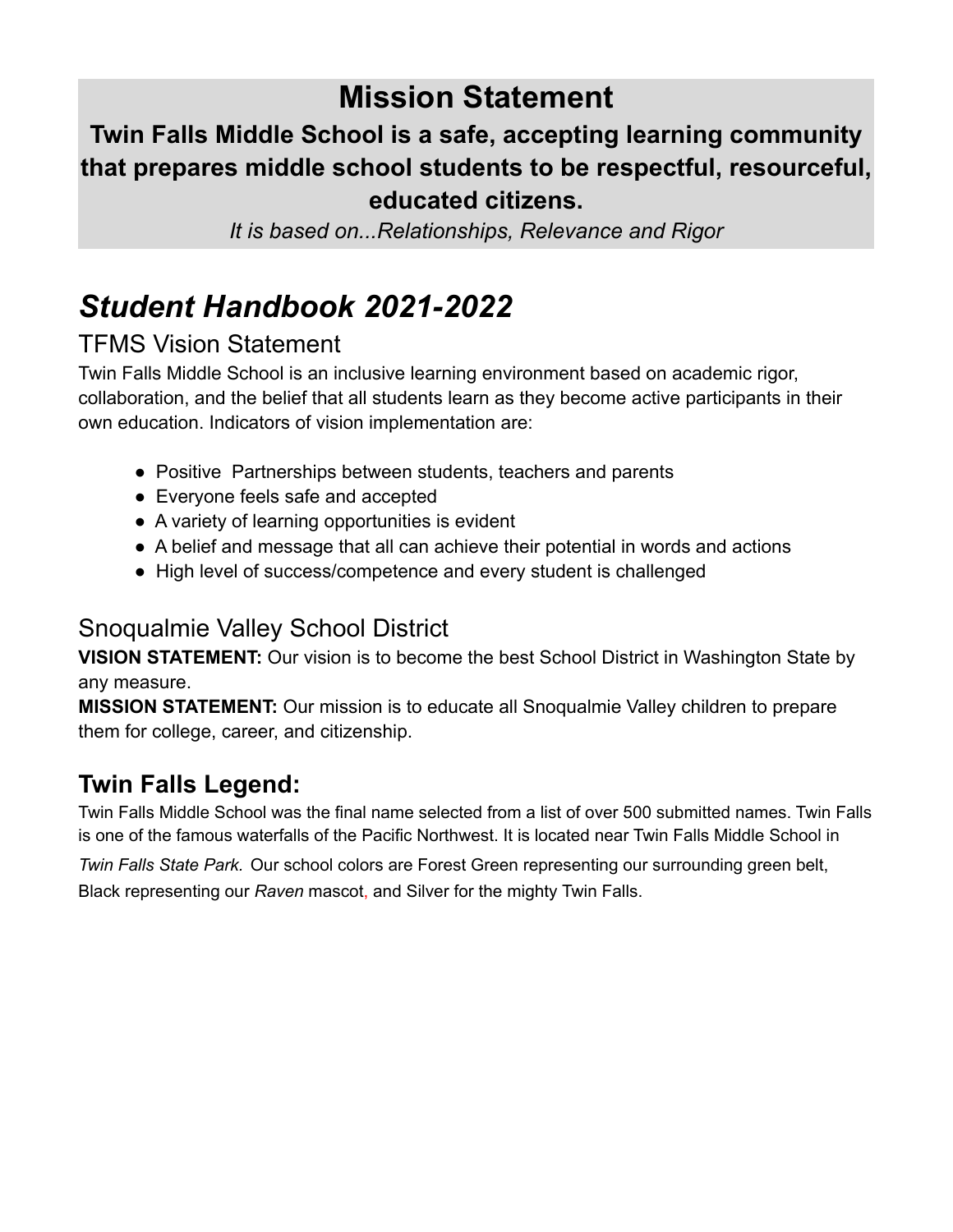### Contact Information about Twin Falls Middle School

#### <http://tfms.svsd410.org> ~ <http://www.svsd410.org/calendars>

#### **Instructions for calling school, reporting attendance, or leaving a message:**

- You can reach the main office at (425) 831-4150
- Leave attendance messages 24 hours a day at (425) 831-4151
- You can leave a brief message for staff members on their direct lines, we are committed to returning your call within 24 hours.
- Contact information is available on our school and district websites.

#### **To contact a teacher:**

- Leave a brief message on the teacher's voicemail. Be sure to leave your name, your child's full name,your phone number and the reason for the call.
- Email the teacher; be sure to include your child's full name

#### **To set up a meeting with a teacher or counselor:**

- Contact the staff member directly.
- Please make an appointment to ensure the teacher or counselor is able to give their full attention to your concern.

#### **To set up a meeting with an administrator:**

- E-mail directly.
- **To ensure a safe and orderly school environment, the TFMS staff will:**
	- Teach the policies and expectations as outlined in the handbook.
	- Enforce the school policies.
	- Establish and support communications between parents, students and staff

#### **Messages and Phone Use (also see Electronic Devices below)**

- TFMS discourages parents from calling or texting a student's cell phone
- If an emergency arises, please contact the office.
- Students should use the school's phone, not their cell phone, for emergency situations.

#### **School Cancellation:**

Please consult the district website, radio or television for cancellations or late start times.

Please be aware that the school district and transportation department will be unavailable to take calls. Instead, you may call the 24-Hour School Emergency Information Line (425) 831-8494 for recorded information.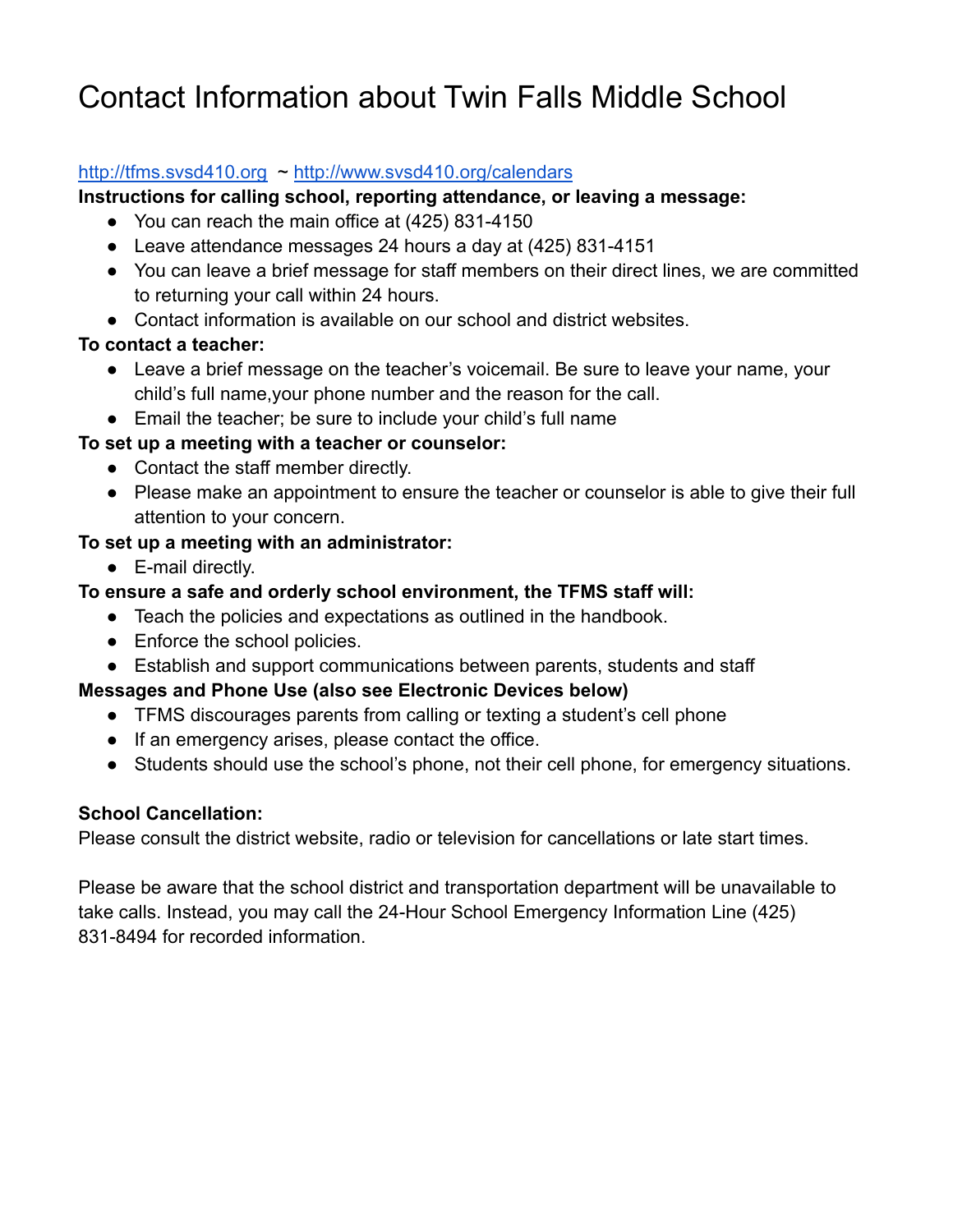### **Twin Falls Middle School Expectations**

At TFMS we implement a school-wide system called Positive Behavioral Interventions and Supports (PBIS). Our focus is to teach and reinforce positive behaviors to students. Through PBIS, we will work to create and maintain a safe, accepting learning environment in which all school community members have clear expectations and understanding of their role in TFMS' educational process.

The TFMS PBIS system consists of the below features:

- Defining behavioral expectations within our S.W.A.G. Behavior Expectations
	- **S**ervice
	- **W**ork ethic
	- **A**ct with dignity
	- **G**rit
- Acknowledging positive behavior
- Arranging consistent consequences for behaviors not consistent with our expectations (see next page )
- Decisions about behavior management are data based using the SWIS database resource.

Remember, the goal for TFMS is to promote positive behaviors for all students.

|                                   | Arrival &<br>Dismissal                                                 | Hallway & Transition                                                                                                                                    | Bathroom                                                                                                     | Cafeteria                                                                                                                                     | Classroom                                                                                                                |
|-----------------------------------|------------------------------------------------------------------------|---------------------------------------------------------------------------------------------------------------------------------------------------------|--------------------------------------------------------------------------------------------------------------|-----------------------------------------------------------------------------------------------------------------------------------------------|--------------------------------------------------------------------------------------------------------------------------|
| <b>Servic</b><br>е                | Help others in<br>need Keep<br>grounds free<br>from litter             | Accept your place in line<br>Help others in need                                                                                                        | Keep facility clean<br>Report vandalism<br>Demonstrate self<br>control                                       | Maintain clean<br>space and<br>conversation<br>Keep food on<br>tray or in mouth                                                               | Encourage others<br>Clean up after<br>yourself Work<br>together to keep<br>classroom clean and<br>organized              |
| <b>Work</b><br><b>Ethic</b>       | Keep your<br>school clean<br>Wear clothing<br>that meets<br>dress code | Wear clothing that meets dress<br>codeKeep hands off the walls<br>and the items on the wal                                                              | Keep floors and walls<br>dry and clean Throw<br>trash in trash can                                           | Clean up after<br>vourself                                                                                                                    | Be ready to learn Be<br>present and focused<br>Actively participate in<br>class<br>Take care of<br>classroom materials   |
| Act<br>with<br><b>Dignit</b><br>y | Acknowledge<br>those around<br>vou<br>Depersonalize<br>conflict        | Use appropriate and non<br>offensive language No profanity<br>Respect posters and displays<br>report bullying or<br>vandalismDepersonalize<br>conflicts | Give privacy to<br>others Wait your turn<br>Use appropriate<br>words and<br>actionsDepersonalize<br>conflict | Use appropriate<br>and non<br>offensive<br>language No<br>profanity<br>Use good table<br>manners<br>Engage in<br>appropriate<br>conversations | Be honest<br>Speak up for<br>yourself and others<br>Take responsibility for<br>your actions<br>Depersonalize<br>conflict |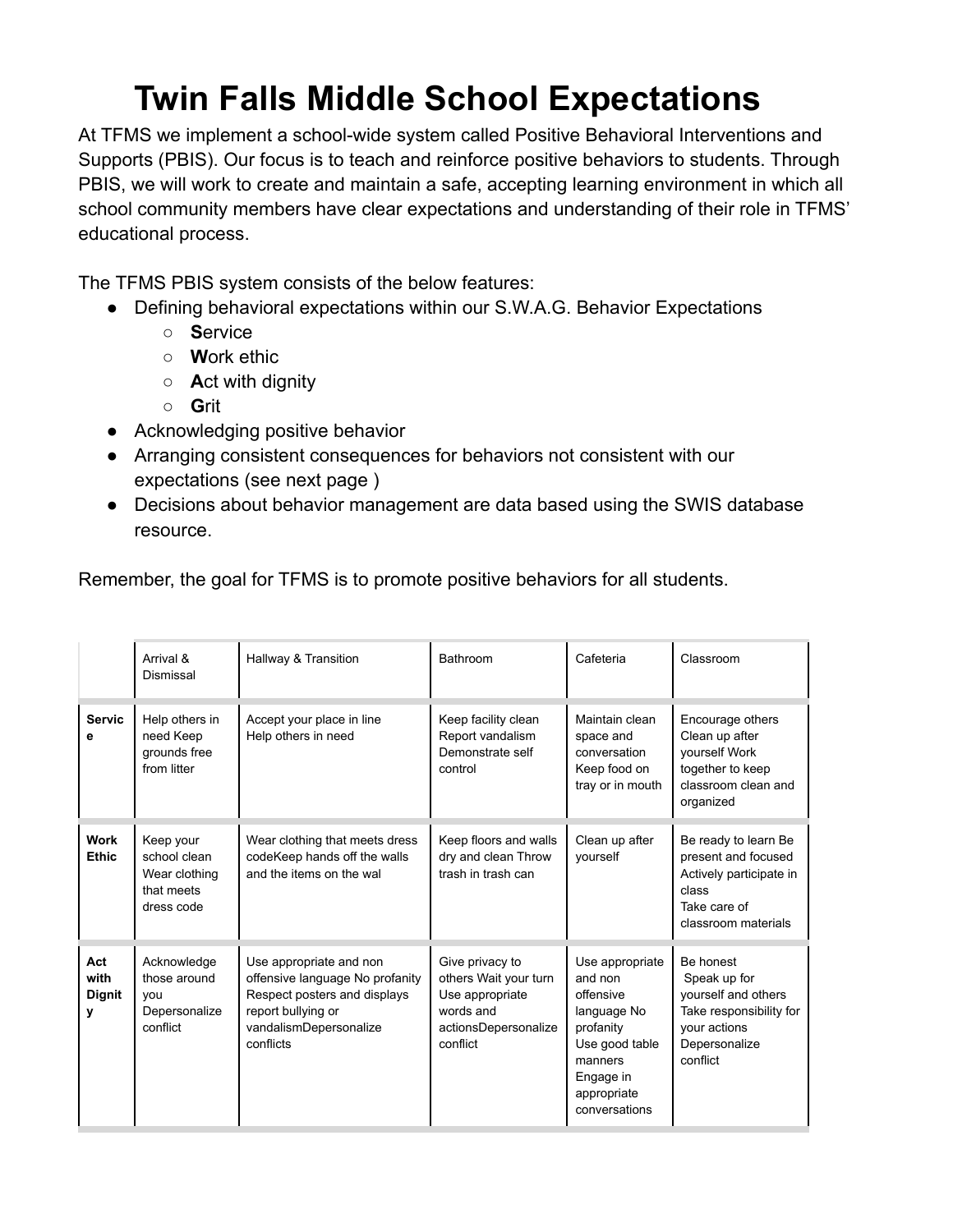| Grit | Aim for 95% or<br>better<br>attendance | Be on time<br>Solve problems using good<br>decision making skills | Use equipment<br>responsibly | Don't allow<br>others setbacks<br>to discourage<br><b>VOU</b><br>Solver<br>problems using<br>good decision<br>making skills | learn beyond<br>classroom Challenge<br>yourself Strive to be<br>your best Persevere<br>over obstacle |
|------|----------------------------------------|-------------------------------------------------------------------|------------------------------|-----------------------------------------------------------------------------------------------------------------------------|------------------------------------------------------------------------------------------------------|
|------|----------------------------------------|-------------------------------------------------------------------|------------------------------|-----------------------------------------------------------------------------------------------------------------------------|------------------------------------------------------------------------------------------------------|

### **Twin Falls Middle School Dress Code**

Our goal is that all students dress in a way that shows respect for themselves and for their school. Dress code applies to all school events. **Consequences may include being asked to change clothing, cover up, or go home if necessary.**

- **Head:** Students may wear hats in the building. Headwear in classrooms at the teacher's discretion.
- **Neckline:** Tank tops must consistently cover chest
- Clothing that promotes drugs, alcohol, tobacco, and violence, or displays inappropriate pictures/writing is prohibited.
- Undergarments must be covered.

Further guidelines/clarifications:

Headwear exceptions will be made for medical, religious and other approved reasons.

PE or school activities may be exceptions to dress code standards (i.e. dress up days, dances, etc.) which will be clearly communicated to the TFMS community.

If you have questions or concerns, please make an appointment with the TFMS administration.

### **Building Information**

#### **Academic Dishonesty**

The most common forms of academic dishonesty are cheating and plagiarism. Cheating is behaving dishonestly in order to gain an advantage over others. Examples include, but are not limited to, looking at someone else's test paper or copying someone else's homework. Plagiarism is taking the ideas or writings of another and passing them off as your own. An example of plagiarism is copying and pasting internet articles without citations into a paper and turning the paper in as your own work.

Students who plagiarize papers or projects, alter grades, lie, or otherwise cheat may suffer a reduction in grades, be required to redo the project, and/or face disciplinary action**.** Students who help other students cheat (by allowing them to copy their work) are also in violation of the rule.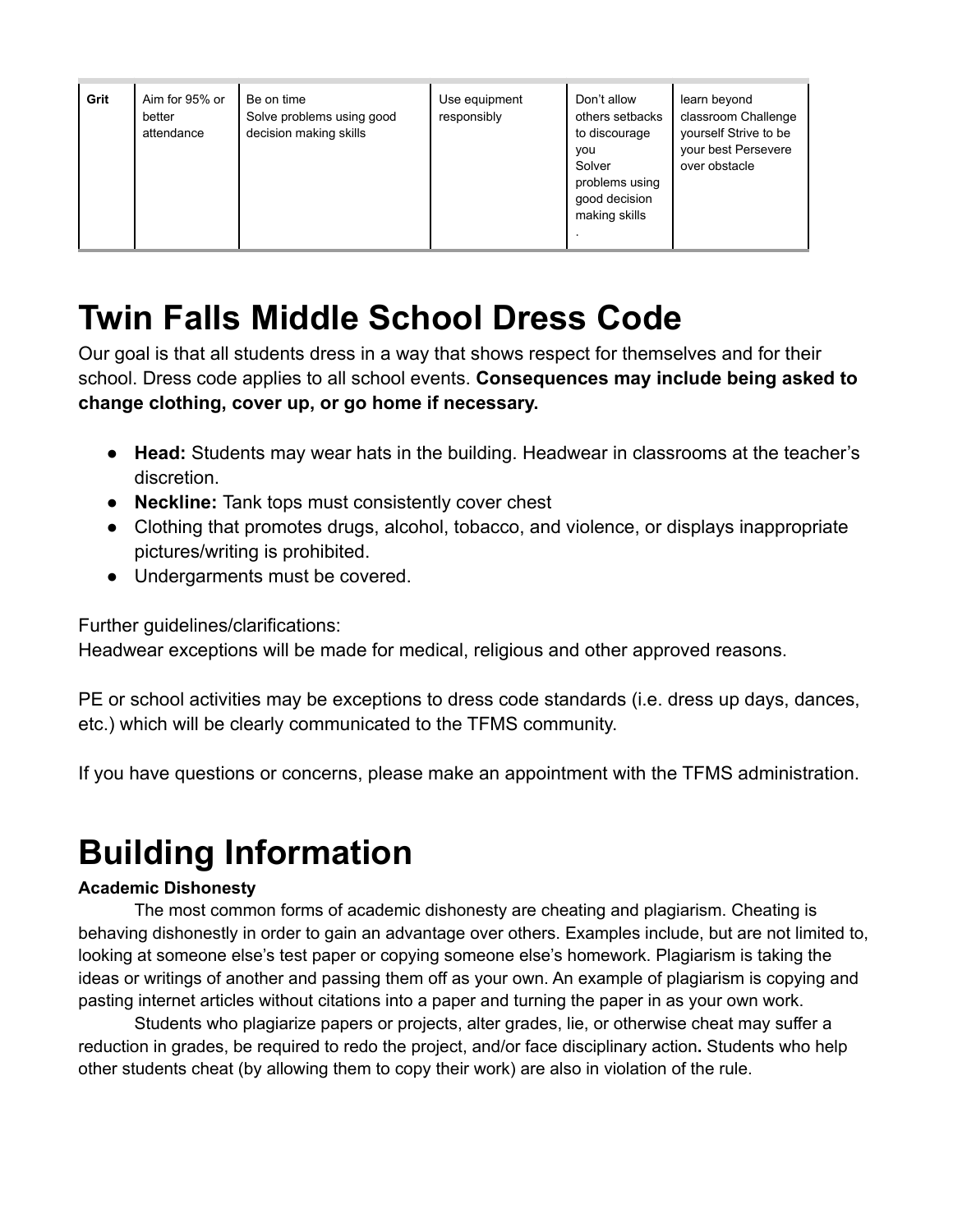# **Attendance Policy for Twin Falls Middle School:**

Regular and punctual attendance is important to your student's progress. According to Washington State law,enrolled students eight years of age and above and their parents are responsible for ensuring the student's daily attendance. Please help your student develop good attendance habits.

Absences that are excused include: illness/health, religious observances, school approved activities, family emergencies, disciplinary actions as required by law, and family trips with prior principal and superintendent permission. In case of absences, please notify the school as soon as possible and provide your child's name, grade and reason for the absence.

#### **Students will receive 1 day per excused absence to make up their work. The student is responsible for getting assignments and completing missed work.**

Student interaction and participation in class activities are important parts of middle school curriculum. Absences negatively impact student learning. Participation is required to attain full credit. Excessive tardies may result in lunch detention or other appropriately deemed consequence.

#### **It is the responsibility of students to**:

- Attend all classes promptly and regularly.
- Bring a note and sign in with the attendance secretary for all late arrivals and early dismissals.
- Students must make arrangements with each teacher for make-up work upon return to school.
- Students are allowed one day per day missed to make up work. Please meet with **each** teacher about assignments, make-up work, missed tests or quizzes.
- Check Schoology while absent for assignments.

#### **It is the responsibility of parents/guardians to:**

- Emphasize to your child that school attendance is a priority.
- Call the school each day your child is absent or will be tardy. 425-831-4151
- Check Schoology and Skyward frequently, especially when your child is absent.

# **Early Dismissals/Late Arrivals:**

#### **For early dismissals:**

- Send a parent/guardian note to the office before the start of the school day or call the school office. This will minimize classroom disruptions.
- A parent or emergency contact must sign the student out in the office before leaving.
	- The parent/emergency contact person may be asked to show ID and must be listed on the student's Emergency Notification Information Card.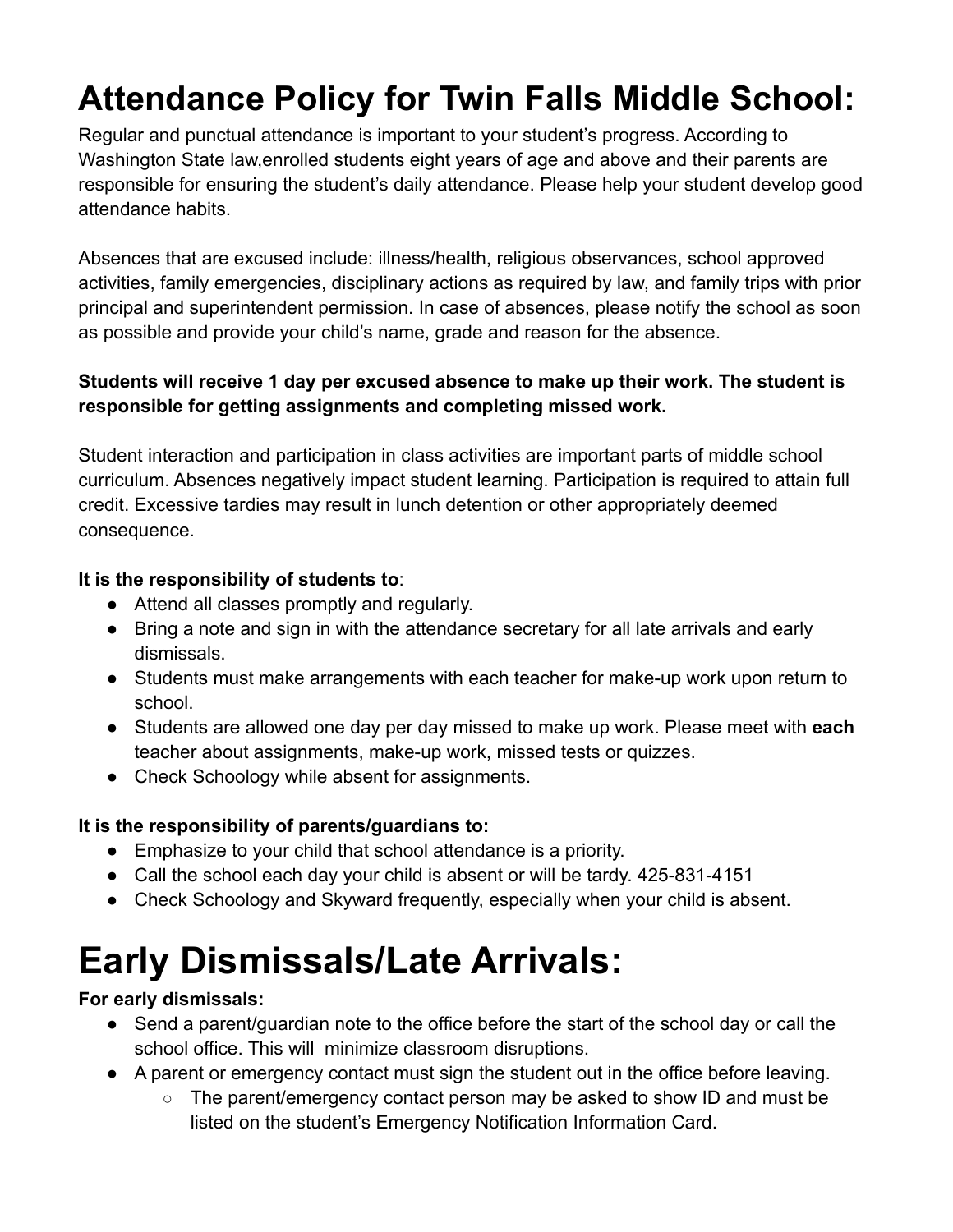● Upon returning the same day, the student must sign in with the Attendance Secretary prior to returning to class.

#### **For late arrival:**

• Send a parent/guardian note to the office upon arrival, or call the attendance line at (425) 831-4151

#### **Excused Absences:**

● Absences that are excused include: illness/health, religious observances, schoolapproved activities, family emergencies, disciplinary actions as required by law, and family trips with prior approval from the TFMS office.

#### **Unexcused Absences, the administrative office will:**

- On 1st unexcused absence, notify parent/guardian.
- On 2nd unexcused absence, request conference.
- On 5th unexcused absence in a month, or 10 in a school year, TFMS will file a truancy petition with the King County Juvenile Court (copy sent to parent/guardian).
- Consequences for unexcused absences will follow TFMS progressive discipline model.
- Students not in attendance more than 20 consecutive days will be withdrawn.
- Excessive excused absences may result in petition to King County Juvenile Court.

### **Bikes and Boards**

- Students must walk their bicycles on campus and secure them in the bike racks.
- The school assumes no responsibility for loss of or damage to bicycles.
- The law requires that bicycle helmets be worn at all times.
- Skateboards, roller-blades, and scooters are not to be used on school grounds.

### **Bus Procedures**

Students are expected to follow district expectations while on the school bus and at bus stops. Student misconduct may result in a follow up with TFMS administration.

- Follow the bus driver's directions the first time they are given.
- Respect yourself and others' space and property
- Talk in a quiet voice.
- Keep your hands and feet to yourself.
- Make safe choices for yourself and the safety of others.

Students are to ride only their regularly assigned bus and exit at their regular stop. We are unable to approve any changes to a student's assigned route. Please refer any questions or concerns to our transportation department at (425) 831-8020.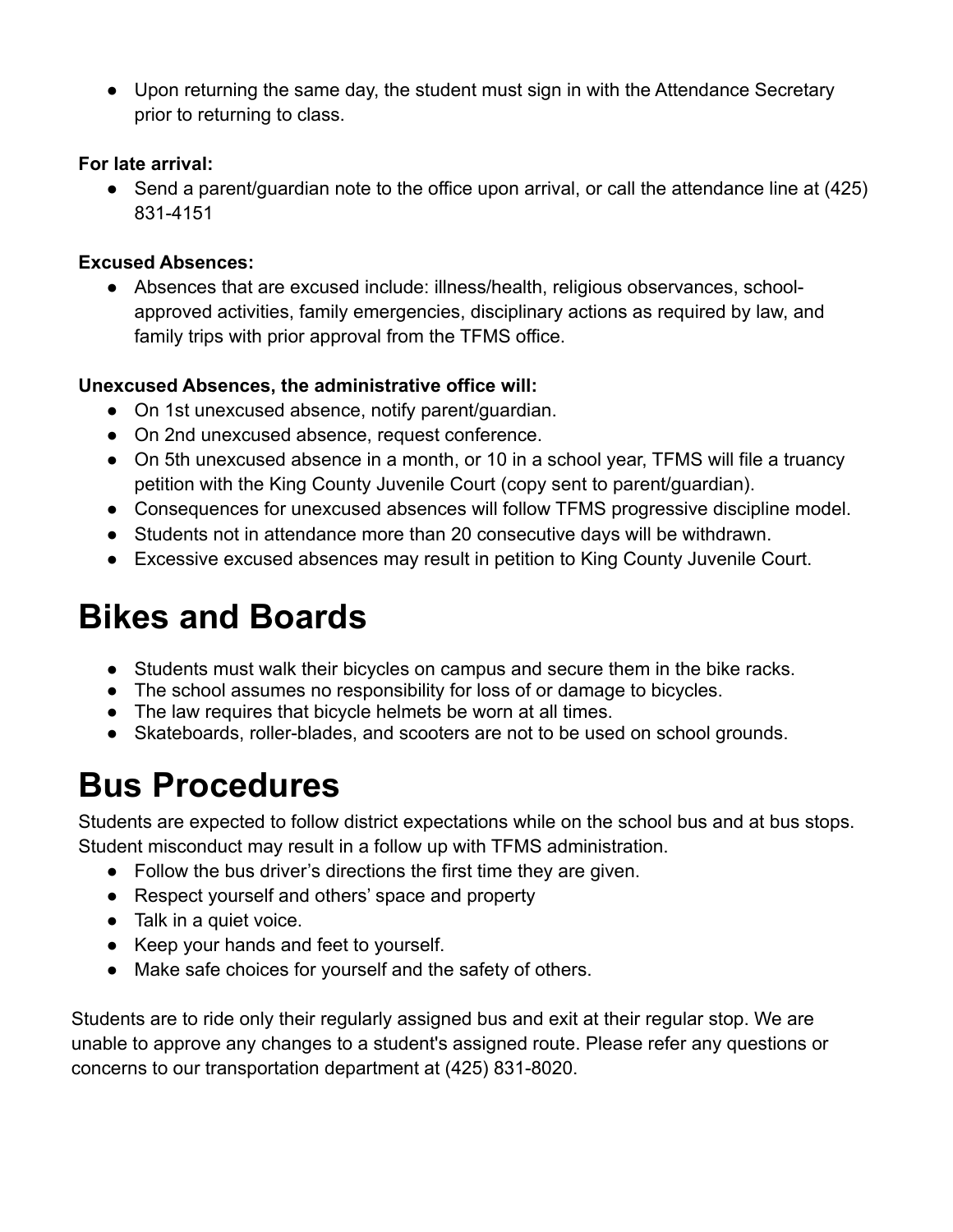### **Cascade Commons Dining**

Breakfast and lunch are served daily in our commons. During dining:

- Walk in Cascade Commons
- Go to the choice station line of your food preferences
- Take food for yourself only
- Choose a seating area and remain seated until dismissed.
- Be responsible for cleaning up your own mess and bussing your own tables using recycle containers.
- Give your attention quickly during announcements.

### **Closed Campus**

TFMS is a closed campus. When students come on campus, they must stay until the end of the school day unless signed out by a parent. Students leaving campus without permission will be given school consequences. Students staying for after school activities may not leave campus until parents pick them up/activity bus or the event is over.

# **Disruption of School/Disruption of the Educational Process**

A student shall not use, or threaten to use, violence, force, coercion, threat, intimidation, fear, passive resistance, or any other conduct which is reasonably certain to result in the substantial and material disruption or obstruction of any lawful mission, process or function of the school.

## **Electronic Devices**

**Technology and Electronic Devices:** Students are encouraged to keep in mind that expensive, personal electronic devices are at risk for theft. Students who choose to bring such devices to school do so at their own risk. Students should use the school's phone, not their cell phone, for emergency situations. For safety reasons, students should refrain from using their cell phones while walking through the hallways or commons.

Technology use (including cell phones, computers, etc.) in the classroom is at the discretion of the teacher or staff member. Inappropriate use of electronic devices during the school day may result in their confiscation and/or disciplinary action.

#### **Printing**

- Print only with the permission of the teacher.
- Immediately report printing errors/failures (a lot of times the printer is just out of paper). Do not click print again until the problem is fixed.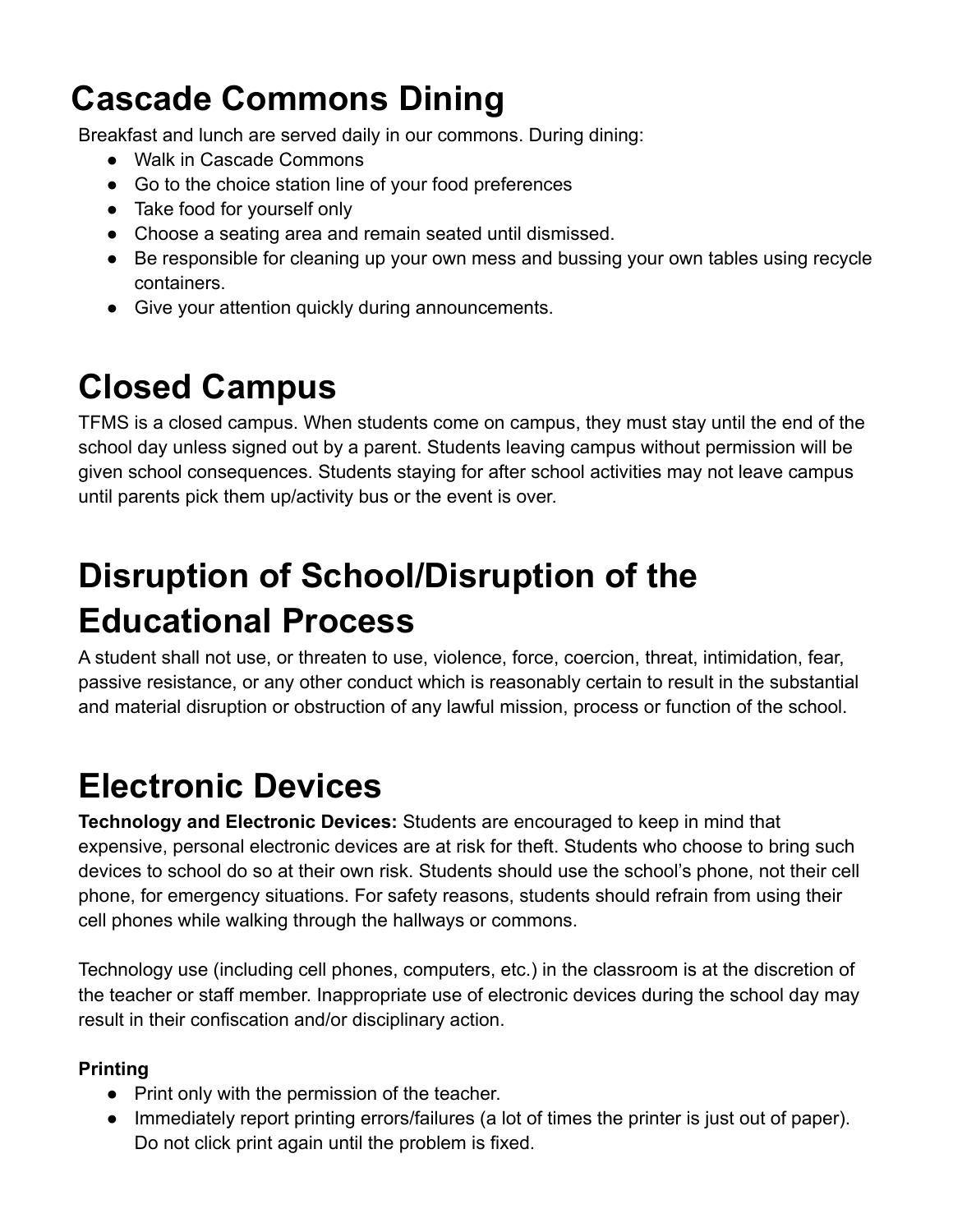● Clean up your area and push in your chair before leaving.

#### **Student Passwords**

- Student passwords are to be CONFIDENTIAL and not shared with others. Students are 100% responsible for the content of the Network User Share Account.
- Misuse of student passwords will result in disciplinary action

#### **Inappropriate Material**

Any use that is considered sexually inappropriate, violent, or that may cause disruption of the network services is absolutely prohibited! This includes, but is not limited to all server management, remote access, "hacking type" applications, and all other software that is not legally licensed to TFMS. Consequences will be a locked out network account and/or possible criminal charges.

#### **Camera and Recording Restrictions & Cyberbullying**:

Students are prohibited from using cameras to document, instigate, or support undesirable behaviors, especially fighting. Students who use cameras for those purposes will receive the same disciplinary action as the students engaging in undesirable behaviors, such as fighting. No recordings (video or audio) or images of prohibited activities or inappropriate content may be shown at school. Students are also prohibited from engaging in online harassment of a student, or a group of students.

Teacher permission is required for use of any camera or recording device in the classroom. Students should obtain permission from individuals before making recordings or taking pictures of them. Violating confidentiality or privacy rights of another individual by taking unauthorized photos or video/audio recordings is subject to consequences ranging from student/parent conference, suspension, and notification to Children's Protective Services (CPS) and police.

### **Emergency Procedures**

#### **In case of a fire drill:**

- Proceed immediately, silently and calmly to the assigned location and get in alphabetical order.
- Remain silent in assigned lines and follow teachers' directions while attendance is taken.

#### **In the event of an earthquake:**

- Drop under the cover of the classroom furniture.
- Listen for directions from the office or teacher.
- Move away from the building, trees and other structures if outside.

#### **In the process of leaving the school:**

• Check out through the office or designated area.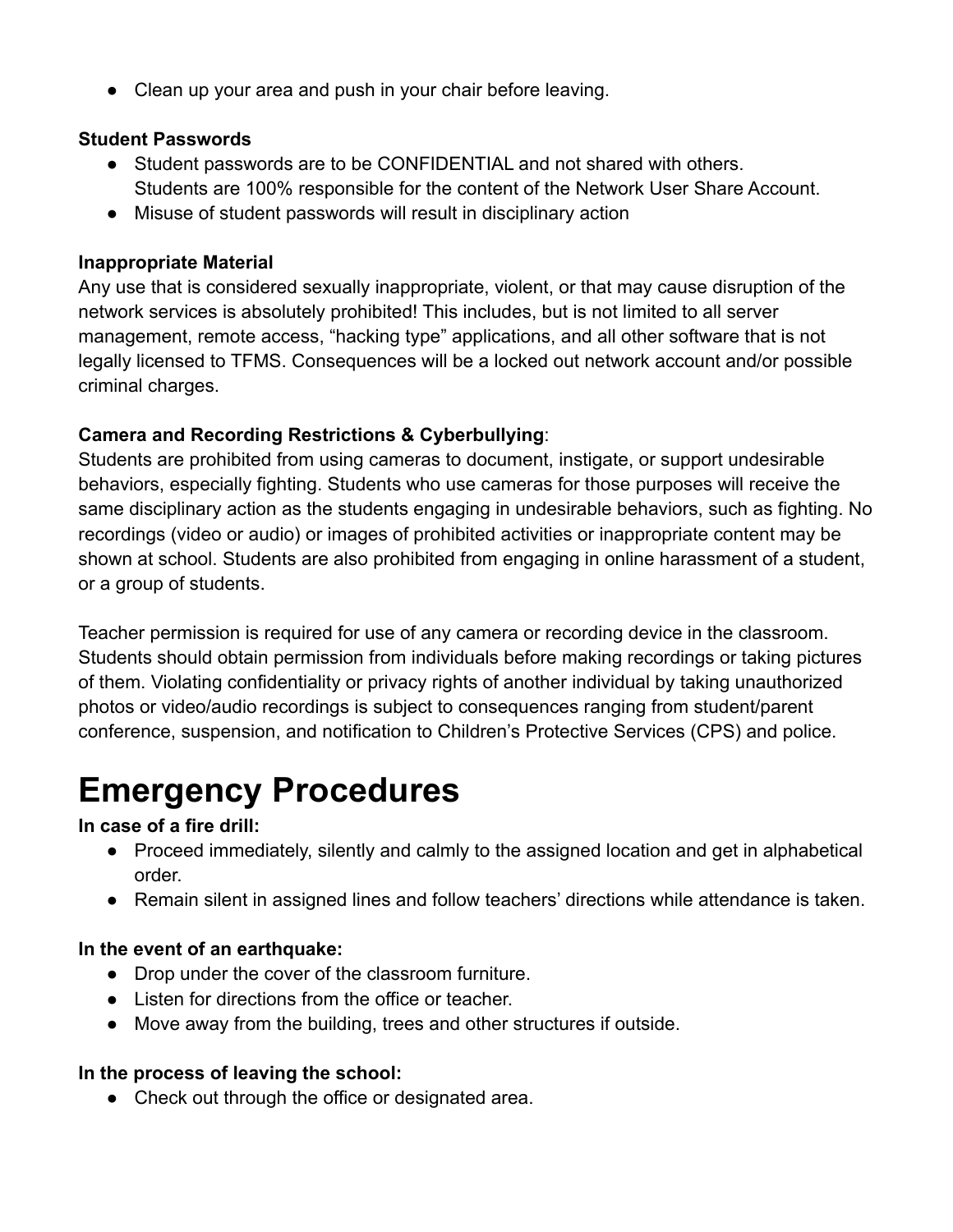● Students may be picked up by only those adults designated on the Emergency Notification Form other than your own parent/guardian.

#### **Re-Uniting Procedure:**

Should any type of emergency require us to evacuate the building for an extended period of time, the administration and staff will use the following steps to reunite parents/guardians with their child:

- At the beginning of the school year, all families will be asked to update their information on a Student Information Form.
- A "Reception/Reunion Area" will be established near the school's main entrance.
- The bus turn-around entrance will be closed to all vehicles, except emergency vehicles.
- Adults will be directed to the main parking area.
- Adults will be required to show identification and complete a "Student Release Form".
- A runner will locate the child and escort the child to the Reception/Reunion Area.
- Staff at the Reception/Reunion Area will re-verify identification of adult.
- Adult will complete the release form.
- We respectfully ask that once you have received your child, you exit the area immediately to relieve traffic congestion.

## **Fines**

Fines (or replacement fees) will be charged when a student loses or damages school equipment, school property, materials, or sports uniforms/equipment; and for library materials returned 30 days overdue.

- Students are responsible for textbooks issued to them. Each numbered textbook is issued to an individual student.
- Students are responsible for any sports uniform or equipment checked out to them.
- Item(s) are considered 'lost' if not returned within 30 days of the due date. At this time, students will be assessed a fine to cover the replacement cost of the item(s).
- Damaged materials will be assessed fines.
- Fines must be cleared in order to participate in the end of the year activities, receive yearbooks, and receive final report cards.
- Fines are paid in the front office; keep all your receipts as proof of purchase/payment.
- Make all checks payable to Twin Falls Middle School. Make out checks for the exact amount. Checks written for over the amount will be returned to the student.

# **Field Trips**

- Field trips are privileges afforded to students.
- Students can be denied participation if they fail to meet academic or behavioral expectations.
- When the purchase of a ticket is required for the field trip, the ticket cost is NON-REFUNDABLE. (e.g. Theater, End-of-Year Trips) unless the student is denied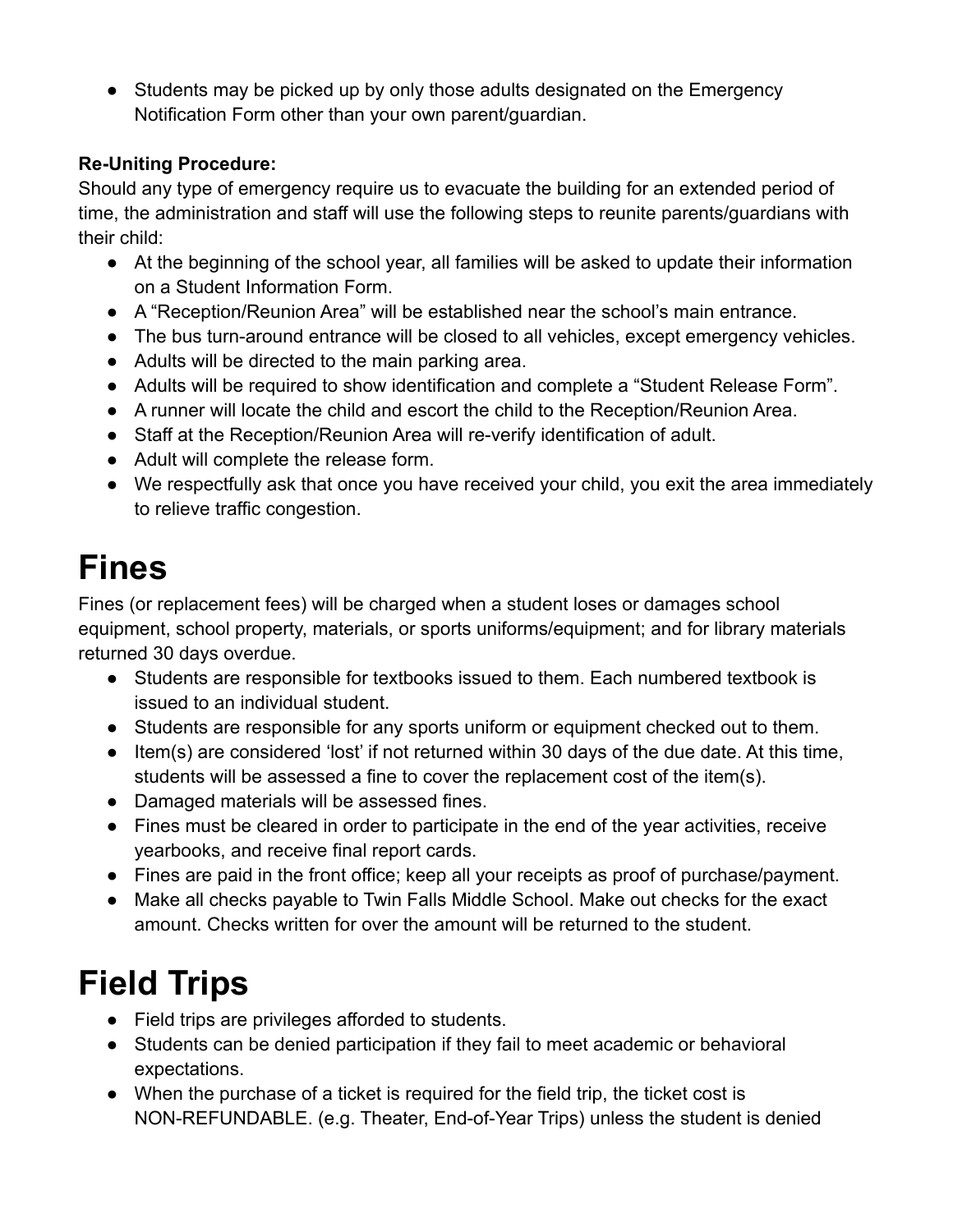participation due to school imposed discipline.

# **Gambling**

Students who gamble on school grounds will face disciplinary action.

### **Gum**

May be used in classrooms by teacher permission. It may not be used in common areas (gym, commons, library, etc.)

### **Guests**

- Student visitors during the school day are not allowed unless given prior approval from the Principal. Approval must be received 24-hrs in advance.
- Please check with the administration regarding Covid-19 procedures.
- Adult visitors and volunteers are welcome, but must first check-in at the office to get a visitor's badge
- Adult visitors to the classroom will be allowed only with the prior knowledge and arrangements of staff or administration.

### **Homework Club**

- Students meet in the designated classrooms right after school two days/week (days to be announced).
- All students are welcome.
- Students work on homework and study with a teacher who is available to provide help with assignments.
- Transportation is generally available on the after-school Activity Bus

# **Library**

● Students are expected to be timely with all materials checked out; late fees/fines may apply to materials 30 days overdue.

## **Lockers**

- Lockers are given for your convenience and are the property of Twin Falls Middle School.
- Keep clean and ready for possible inspection at all times.
- It is the student's responsibility to make sure your hall locker/PE locker is LOCKED (don't leave the lock on the last number in the combination).
- Students should never change lockers without getting permission from office staff.
- Report any problems that you have with your locker to 1.) your teacher, 2.) the custodian or 3.) the office.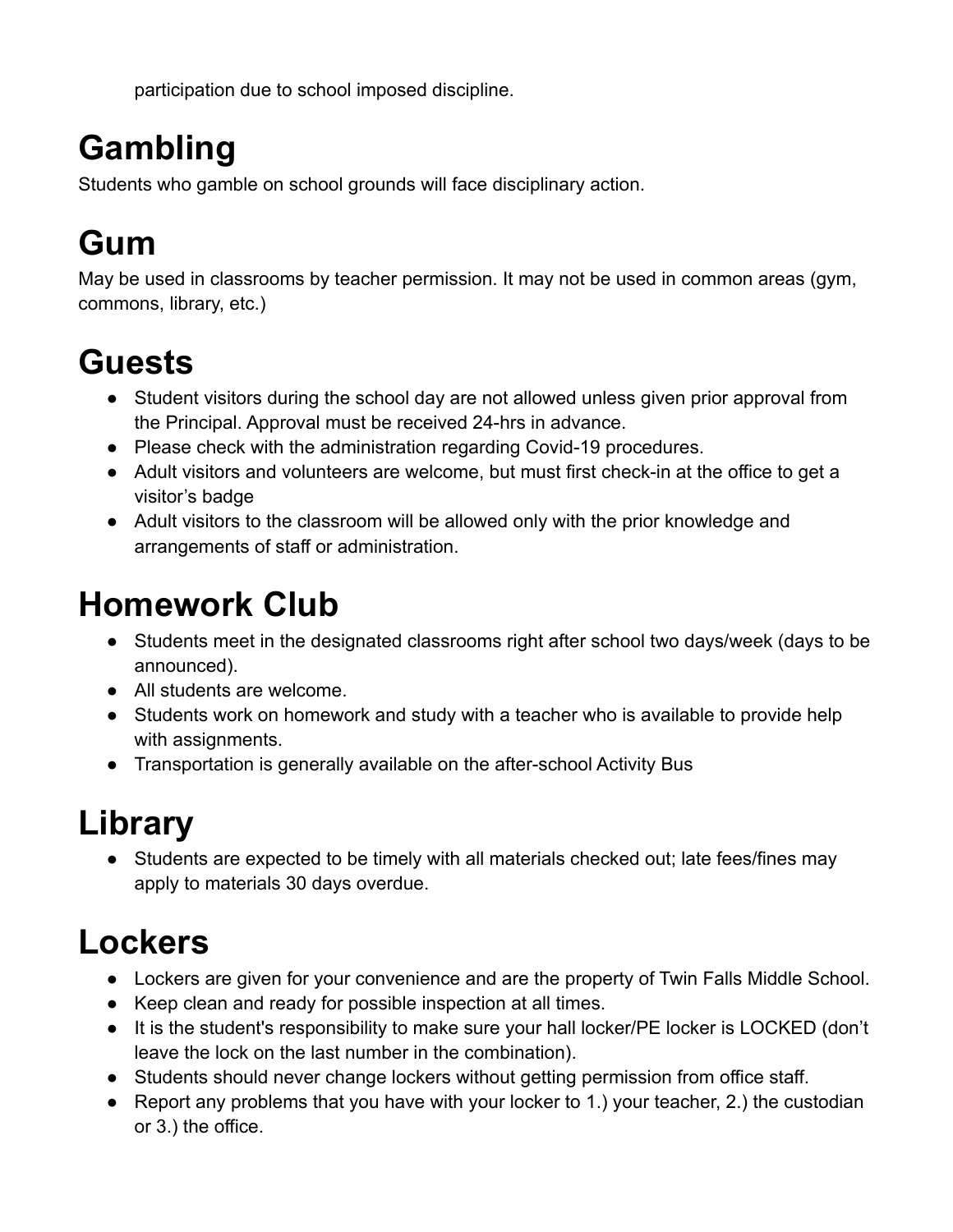● Inappropriate care (may include kicking, jamming, stickers, etc,) could result in monetary restitution or ability to have a locker.

### **Lost & Found**

- Remember the school is not responsible for items brought to school
- Lost and found locations: Commons, Office, Gym.
- Students turn in textbooks, wallets, watches and other valuable items to the office so the rightful owner can retrieve them.
- Failure to turn in a found item will constitute theft.
- All lost and unclaimed items will be donated to local charitable organizations. As a courtesy, an electronic notice may be given in the newsletter prior to each donation.

## **Medication & Illness at School**

If you feel too ill to be in the classroom, notify your teacher, who will send you to the office. Please contact your parents/guardians *after* you have spoken with our nurse.

- Check-in with a member of the office staff.
- Report to the Health Room, if there is not a Nurse in the Health Room, the student will tell one of the secretaries the health concern.
- After a short time of rest, a decision will be made whether to have the student return to class or call parent/guardian to pick them up.
- All accidents must be reported promptly to the teacher in charge and to the office staff.
- Parents will be notified if an injury occurs.
- "Medication at School" order form signed by a doctor and parent/guardian is required in order for office staff to provide either over the counter or prescription medication to a student.
- No medication, prescription or over-the-counter, should be brought to school until parents/guardians have received approval from the school nurse. Once medication is approved, it must be brought to the school by a parent.

# **Office**

- Students may come to the office to make an appointment with a principal or leave a message, materials provided on your school counselor's door.
- The main office is open 7:10am until 3:00pm daily\* during the school year (\*the office closes at 1:00 on some Fridays, please call first). All school business should be conducted during this time. The school telephone number is 425-831-4150. Messages may be left at this number after office hours.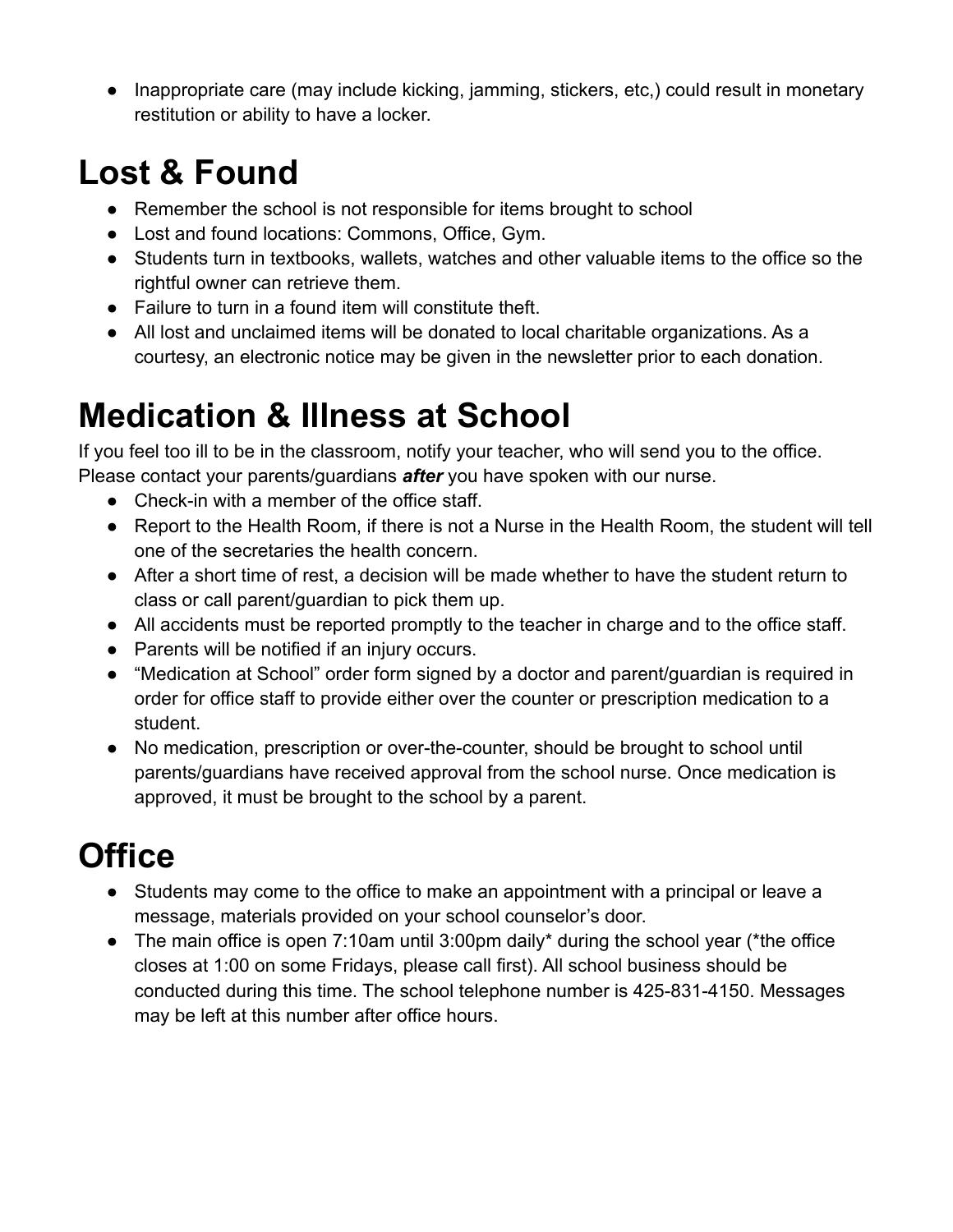# **Physical Education Dress**

Students are required to wear the official TFMS PE uniform to limit lost/damaged clothing, and maintain good personal hygiene. PE uniforms may be purchased in the Office.

- Students' names must be permanently written on the front.
- In cooler weather, students may choose to wear sweats.
- Students need to wear socks and athletic shoes.
- PE clothes should be taken home at the end of each week to be laundered.
- PE lockers are provided for clothes, it is your responsibility to secure your personal items with the lock provided.
- Left items on benches, floors may end up lost or stolen.

# **Student Council (ASB)**

The student council is involved in many activities such as helping plan the school fundraisers, operating the student store and sponsoring school time socials, night events, school spirit days, assemblies and helping with celebration activities.

- Elections are held for the board positions for the 7th & 8th grades in the spring and for the 6th grade in the fall. Application procedures will be given at the beginning of election time.
- Students are expected to maintain a 2.0 GPA minimum, cannot have any D's or F's, and must display appropriate behavior to hold an office.

## **Withdrawal from School**

The office must process a withdrawal from school. The student must:

- Provide a written or verbal notice of withdrawal from parent/guardian at least two days prior to leaving.
- Complete a "Withdrawal Form" and return it to the office at the end of their last day at **TFMS**
- Return all textbooks, library books, equipment, uniforms, etc.
- Empty PE and regular lockers.
- Once all fines have been paid, the student's school record will be released to the new school.

NOTE: Most Washington schools will not allow a student to register unless a withdrawal from the previous school is obtained.

#### **Conduct: Civility Policy, SVSD #4011**

The Snoqualmie Valley School District Board of Directors encourages administrators, faculty, staff, students, volunteers, parents, and other community members to participate in maintaining a clear expectation of civil conduct and problem-solving throughout the school district. The Board does not condone uncivil conduct on school grounds, at school-sponsored activities, or online, whether by staff, students, parents, volunteers, or other District visitors.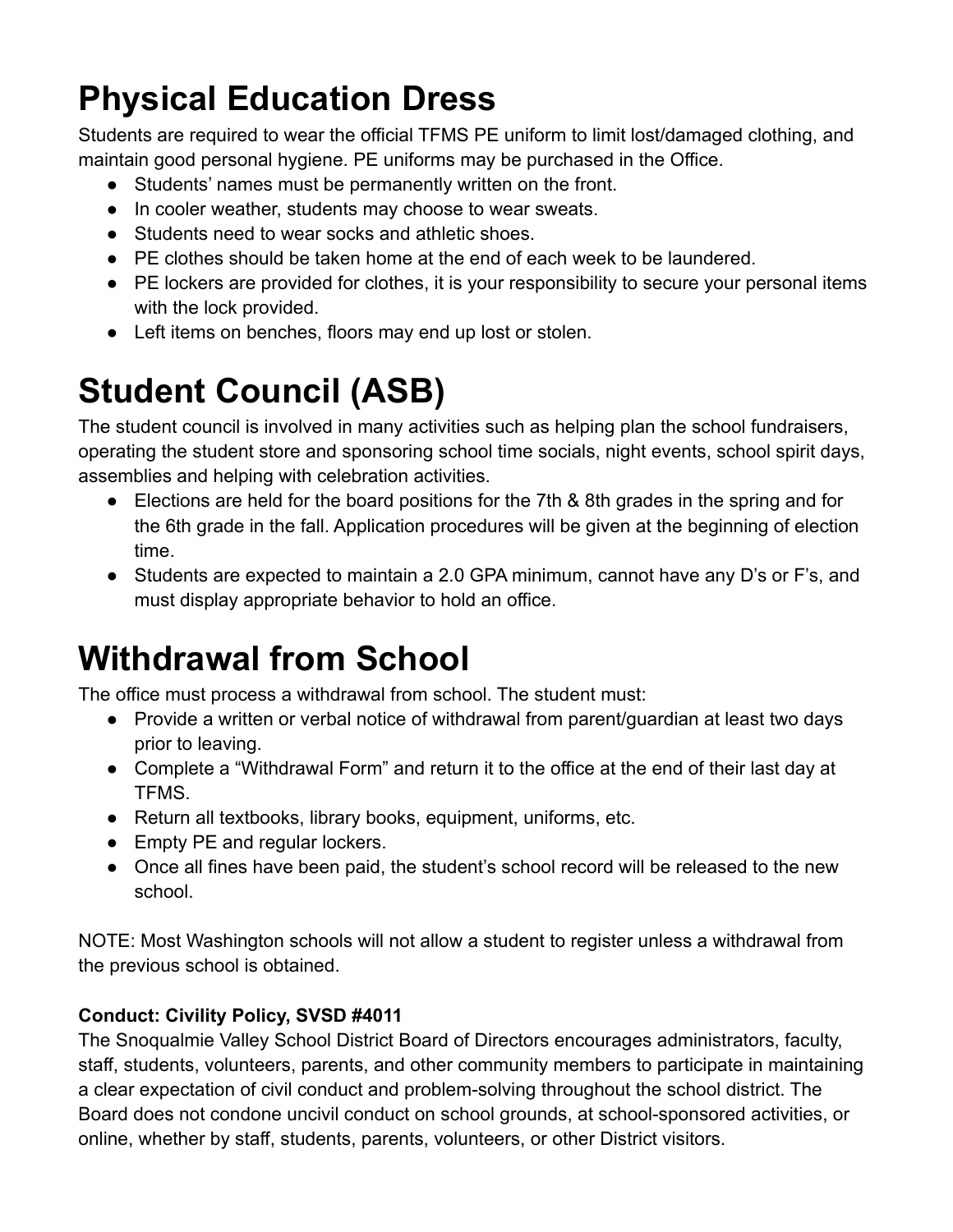The basic purpose of this policy is three-fold:

1) To promote a work and learning environment that is safe, productive and nurturing for all staff and students, and to encourage the free flow of ideas without fear or intimidation;

2) To provide our students with appropriate models for respectful problem-solving; and,

3) To reduce the potential triggers for violent conduct, such as fear, anger, frustration and alienation—especially by making problem-solving procedures and alternatives to violence readily accessible to both youth and adults who need them.

The Snoqualmie Valley School District's civility policy can be found on the district website at <http://svsd410.org/districtinfo/>

#### **Drugs, Alcohol, and Tobacco**

#### **Substance use harms individual student's health, & the health of our learning environment. Including:**

- Possession of drug paraphernalia on or adjacent to school grounds, school buses or stops, and at school- sponsored events or activities. The sale or purchase of drugs/alcohol/tobaccoDiscipline for drug/alcohol offenses may include suspension/expulsion, referral for a substance use assessment with a Chemical Dependency Counselor resulting in intervention recommendations, & or referral to law enforcement.
- Use of tobacco by minors is unhealthy and illegal. Possession or use of tobacco products or paraphernalia by students is prohibited on or adjacent to school grounds, school buses or stops and at school-sponsored events or activities. Students using or in the possession of tobacco products &/or paraphernalia will be assigned school consequences that may include suspension, referral for an educational intervention, or referral for a substance use assessment (multiple offenses). Law enforcement may be notified.

#### **Extortion, Coercion, and Blackmail**

Obtaining money, property, or protection by violence or threats, or forcing someone to do something against his/her will using force, threats, or intimidation will result in school consequences.

#### **Forgery**

The forging of any signature on any letter to the school or on any school document will result in school consequences.

#### **Harassment, Intimidation, and/or Bullying**

Twin Falls Middle School is committed to a safe and civil educational environment for all students, employees, volunteers, and patrons; free from harassment, intimidations, or bullying. The Snoqualmie Valley School District Bullying Policy can be found at <https://www.svsd410.org/site/Default.aspx?PageID=905>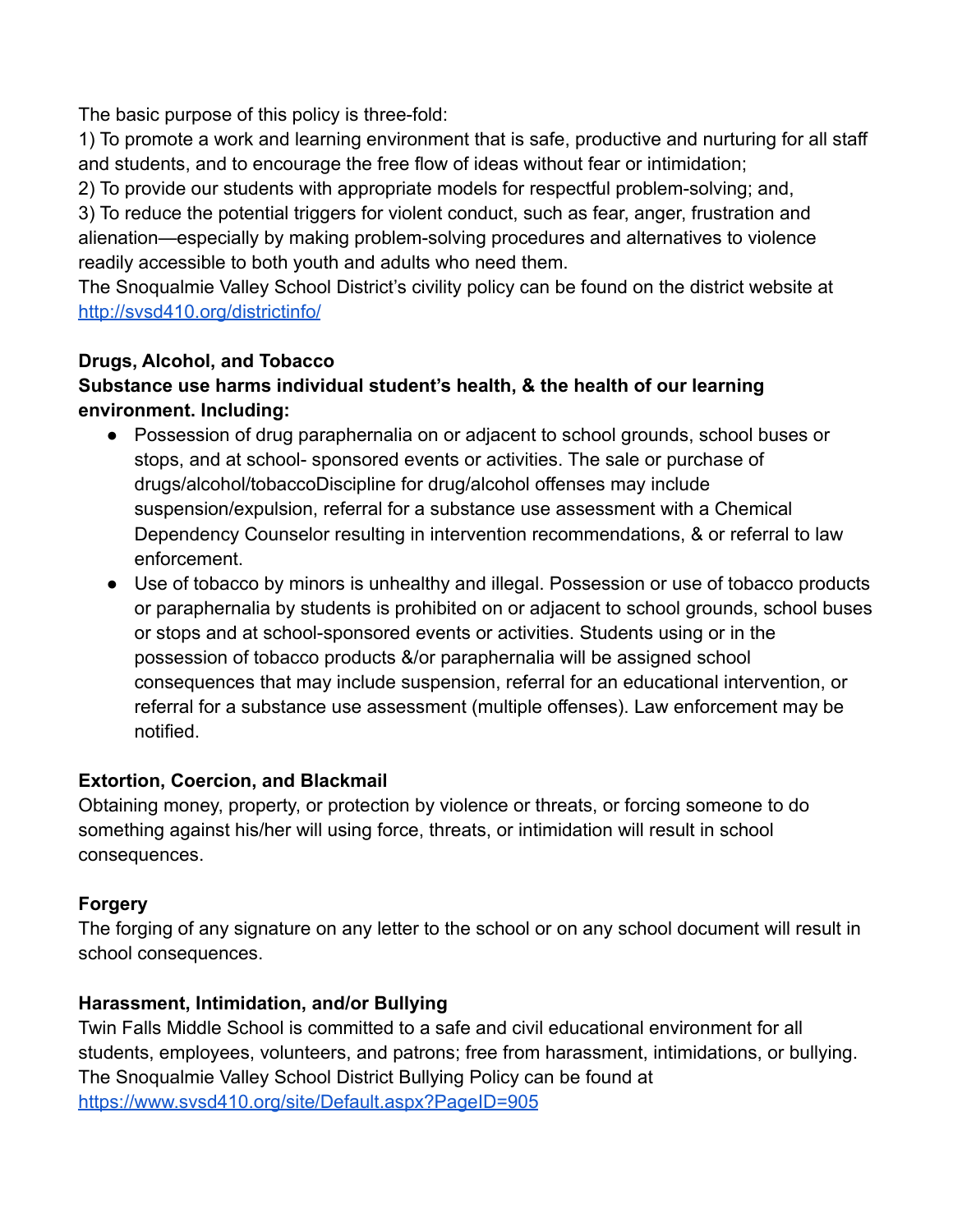"Harassment, intimidation, or bullying" means any intentional written, electronic, verbal, or physical act that:

- Physically harms another student
- Damages another student's property

• Is so severe and persistent that it creates an intimidating or threatening educational environment, or

• Substantially disrupts the orderly operation of the school

Harassment or bullying can take many forms, including: jokes, rumors, pranks, gestures, physical attacks, threats, or other written, oral, or physical actions. Harassment or bullying can be about many characteristics, such as: race, color, religion, gender, sexual orientation, mental/physical disability, clothing, appearance, physical appearance, and many more. (RCW OA.36.080(3)

At Twin Falls Middle School, our practice for handling harassment and bullying is for students to report to staff members if they are being bullied and/or harassed. We use teaching as a strategy for increasing student awareness about harassment. We attempt to work with students in a cooperative, problem-solving manner whenever possible. We may use mediation as a method to resolve conflicts between students, and teach students the social skill of assertiveness. Depending upon the specifics of the report, the following options may be considered: increased supervision, administrative warning, parent contact, official documentation, administrative discipline, and or referral to law enforcement.

Any person who insults or abuses a staff member anywhere on the school grounds while the staff member is carrying out his/her official duties shall be guilty of a misdemeanor. This crime has a fine of not less than \$10.00 or more than \$100.00 (RCW 28A.635.010).

#### **Sexual Harassment is defined as "unwelcome sexual advances, requests for sexual favors, and other verbal orphysical conduct of a sexual nature when:**

- Submission to such conduct is made either explicitly or implicitly as a term or condition of a student's participation.
- Submission to or rejection of such conduct by an individual is used as the basis for the student's participation or decision affecting the student.
- Such conduct has the purpose or effect of unreasonably interfering with the student's school performance or creating an intimidating, hostile or offensive environment.

All schools and school districts are responsible for enforcing the state's Bullying law. The section below lists some, though not all forms of bullying and sexual harassment. All incidents of bullying and harassment will lead to disciplinary actions ranging from a warning (for first time and minor infractions) to detention, suspension or expulsion. It is crucial that all instances of bullying and harassment are reported to school staff immediately.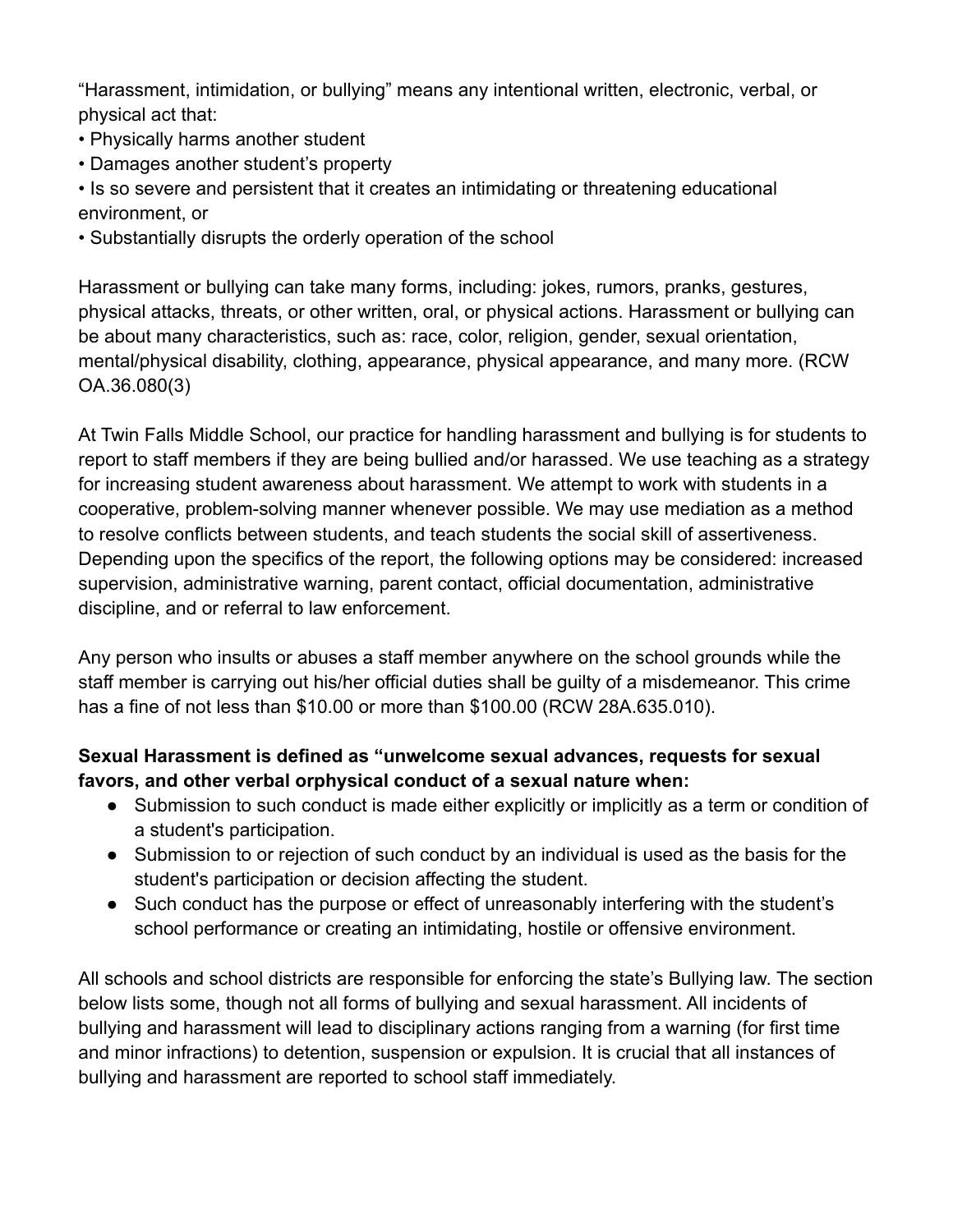#### **Physical Aggression**

Pushing, Shoving, Spitting, Kicking, Hitting Defacing property Stealing Physical acts that are demeaning and humiliating though not physically harmful (e.g. de-panting) Locking in a closed or confined space **Gossiping Embarrassing** Setting up to look foolish Dirty looks **Taunting** Threatening to reveal personal information **Graffiti** Public challenge to do something Telling jokes with racial or ethnic targets Exclusion due to ethnic or cultural group membership Howling, cat calls, whistles Leers and stares Physical violence against family or friends **Social Aggression** Setting someone up to take blame Public humiliation (e.g. revealing personal information) Excluding from group Social rejection **Verbal Aggression** Teasing about clothing or possessions Teasing about appearance Intimidation Spreading false rumors Racial or Ethnic slurs Slurs or speech targeted towards sexual/gender identiy Mocking/Name-calling Telling sexual or "dirty" jokes Conversations that are too personal **Intimidation** Defacing property or clothing Playing a dirty trick Taking possessions (lunch, clothing, etc.) **Extortion Harassment based on race or ethnicity** Verbal accusations, insults Public humiliation Destroying or defacing property due to ethnic or cultural group membership **Sexual Harassment** Repeatedly asking someone out when he/she is not interested Spreading sexual rumors Pressure for sexual activity Threatening with a weapon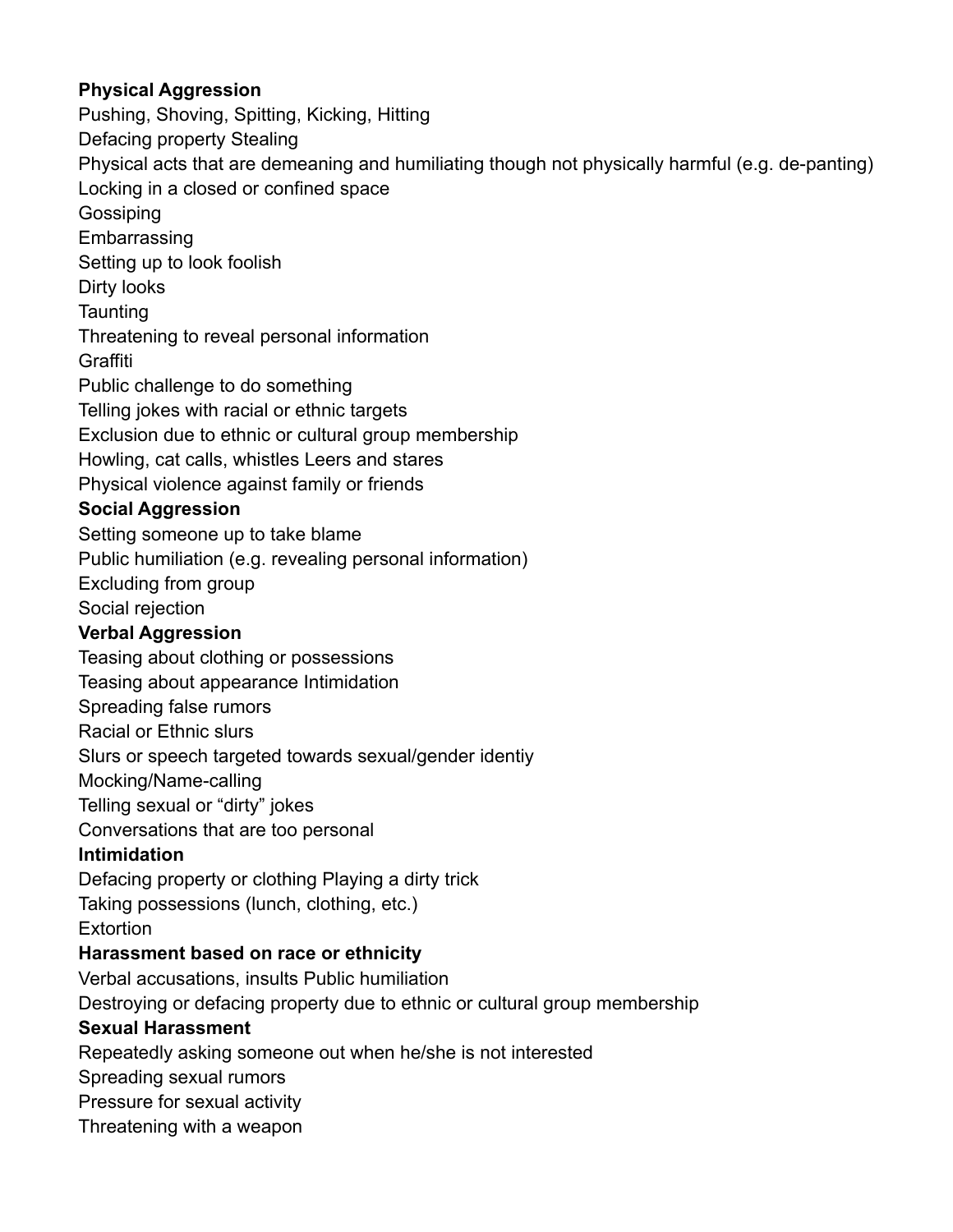Inflicting bodily harm Malicious exclusion Manipulating the social order to achieve rejection Malicious spreading of rumors Threatening with total isolation by peer group Verbal threats of aggressions against property or possessions Verbal threats of violence or inflicting bodily harm Threats of using coercion against family and friends Coercion Physical or verbal attacks due to group membership Coercing, blocking, standing too close, following Sexual assault and attempted sexual assault

### **Non-discrimination**

The Snoqualmie Valley School District complies with all federal and state statutes and regulations and does not discriminate on the basis of sex, race, creed, religion, color, national origin, age, honorable discharged veteran or military status, sexual orientation including gender expression or identity, the presence of any sensory, mental, or physical disability, or the use of a trained dog guide or service animal by a person with a disability.

This holds true for all district employment and student opportunities. Inquiries regarding compliance and/or grievance procedures may be directed to the school district's Title IX/RCW 28A.640 Officer and Section 504/ADA Coordinator, Nancy Meeks, P.O. Box 400, Snoqualmie, WA 98065, phone 425-831-8015.

## **Standards of Student & Staff Safety and Security**

The Board of Education has set forth rules and expectations addressing student, staff safety and security and the consequences for violation of these standards. Violations of the Standards of Student & Staff Safety, Security will warrant disciplinary consequences.

# **Theft**

Students involved in theft or in possession of stolen property will be subject to school consequences. The student will replace or pay for the stolen items. Finding a lost item and keeping it constitutes theft. Legal authorities may be contacted.

# **Vandalism**

The school defines vandalism as the willful destruction or defacement of school district property and/or staff property. Any student or students found vandalizing will be assigned school consequences and will pay for the damage or loss. (RCW 28A.635.060)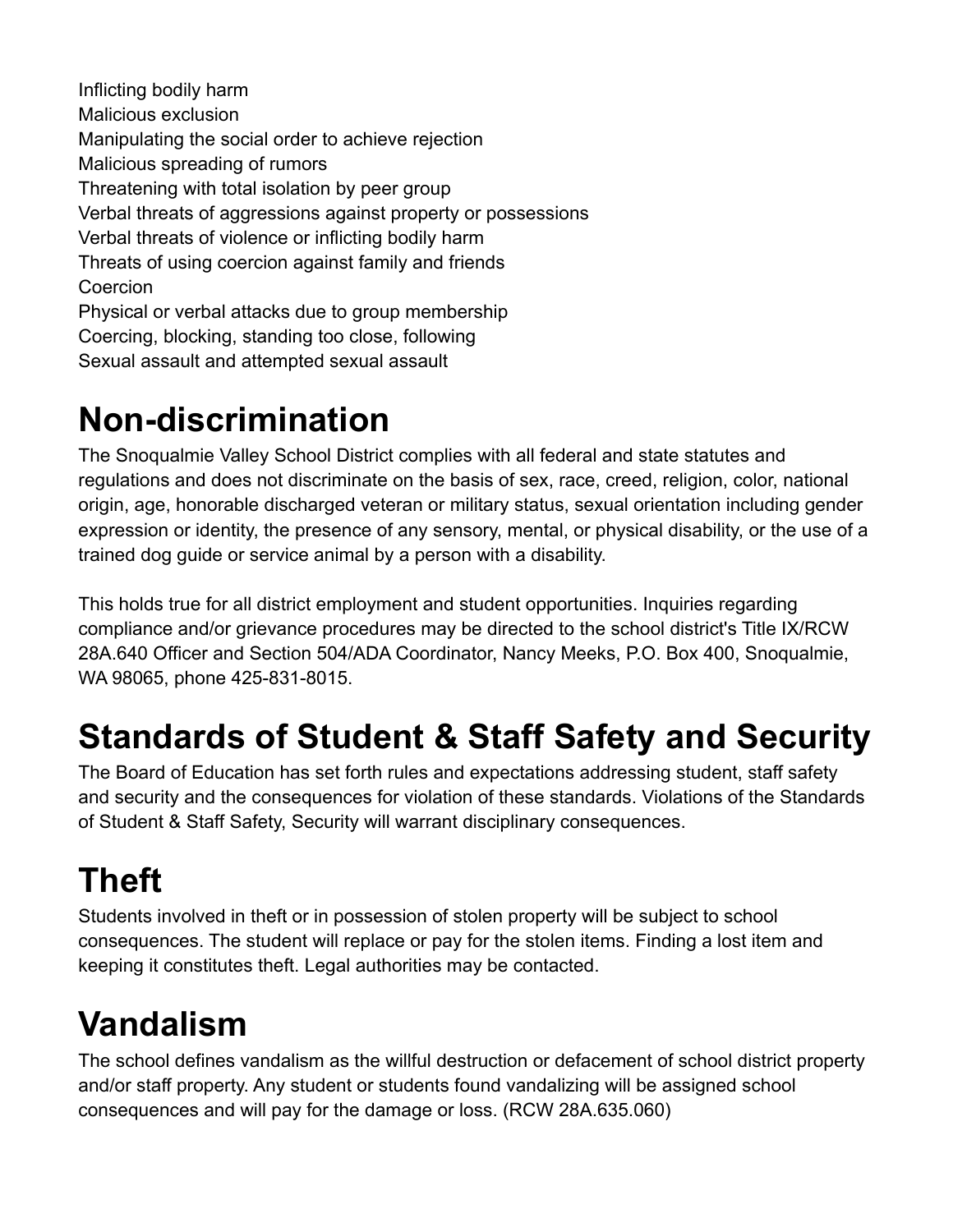## **Weapons and Dangerous Instruments**

Firearms/weapons are not allowed in school, at school sponsored activities, on school grounds, facilities, or school provided transportation. Any student found using, possessing, or carrying any weapon or object that could reasonably be considered a weapon, violates Washington state law. This will result in an immediate expulsion for no less than one calendar year, including notification of parents and law enforcement. The expulsion may be modified by the school district on a case by case basis. (RCW 9.41.250 & RCW 9.41.270).

## **Twin Falls Middle School Student Services**

The Office provides many valuable services to students and their families. Many services and programs are provided by the Office staff including:

- Registration/Withdrawal
- Counseling
- School Nurse
- Payment of fees
- Registration
	- The Twin Falls Registrar works closely with administration, counselors and teachers to establish the Twin Falls schedule and placement of students into teams and classes. Selection of teams and classes is done utilizing many criteria to assure a balance of students within each group.

All students participate in Math, Science, Social Studies and Language Arts classes each day. Additionally, each student participates in a P.E and health class and either Band, Choir or the elective wheel choices

# **Extra-Curricular Programs may include the**

### **following:**

(Determined by student interest and resources available)

**Sept-Oct** Cross Country **Soccer** Volleyball Art Club Drama Club Cooking Club Outdoor Club Rainbow Club **Oct-Jan Basketball Wrestling Athletics Jan-March**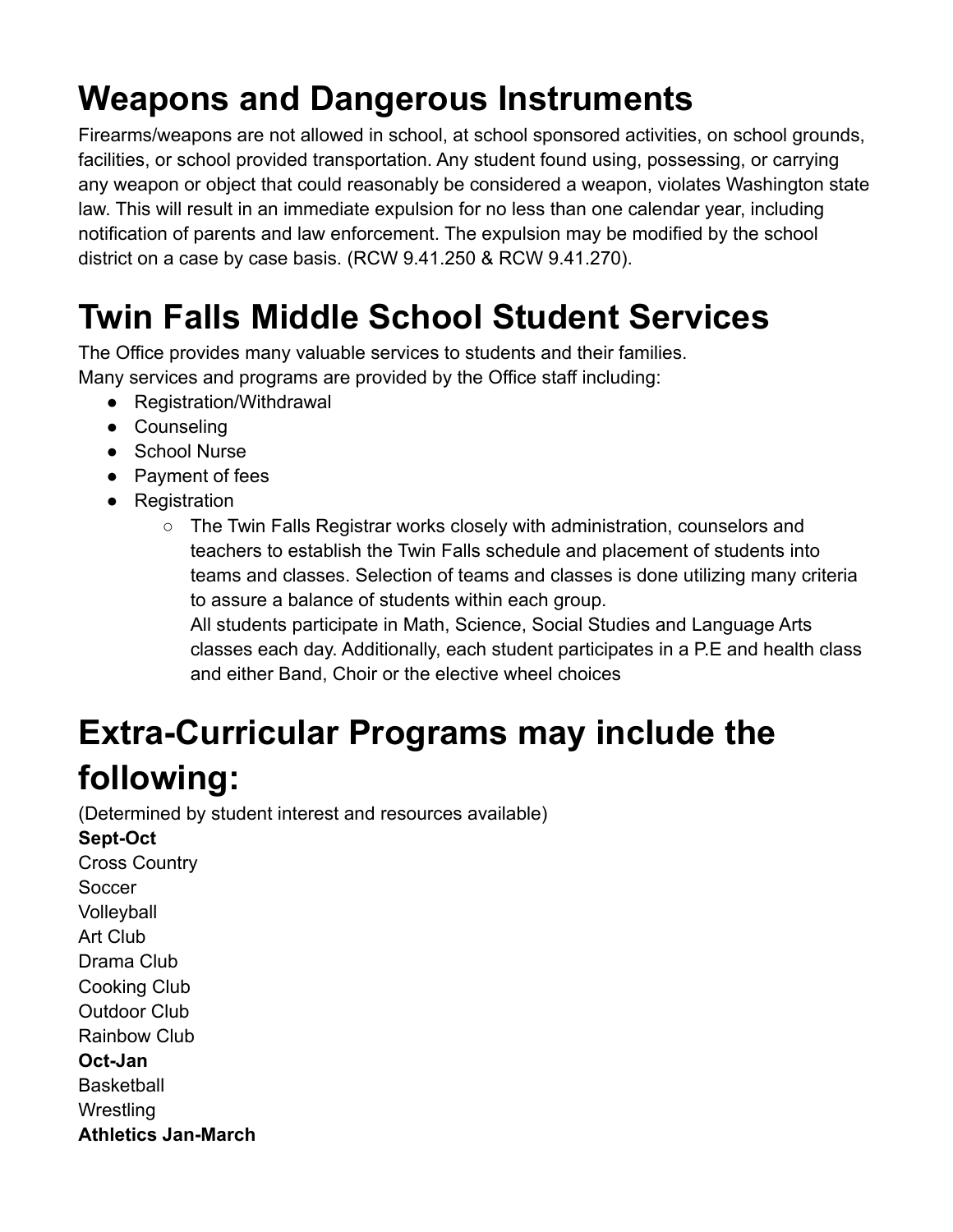**Basketball Soccer April-May** Track and Field Key Club Jazz Band

All students are invited to join the team/activity at the beginning of each season. Please note that some extra- curricular events are grade specific. Completion of the athletic clearance process is required to meet the eligibility standards.

Clearance Process Required:

To be eligible for participation in TFMS extra-curricular activities, a student must meet the following requirements:

- Have an annual ASB Membership (\$20)
- Complete participation and parental approval/release of liability card/emergency information form
- Pay required "pay to participate" fee **(Sports \$80/Clubs \$35)**
- Physical exam/clearance card signed by physician (athletes only)
- Maintain eligibility academic standard of a 2.0 GPA and with no D's or F's
- Maintain a high level of acceptable behavior
- Maintain regular school attendance
- Number of practices required per sport in accordance with WIAA and league requirements (athletics only)

Note: Managers need to meet all eligibility requirements with exception of the Physical Form.

### **Annual Fees and Expenses**

Some common fees and expenses are listed below. Please keep all your receipts when you pay fees as proof of purchase. Make all checks payable to Twin Falls Middle School for the exact amount when making payment for school fees. Fees are subject to change on a yearly basis.

ASB Membership Yearbook PE Shirt Band (Instrument Refurbishing Fee)

ASB membership fees provide for:

- Activity periods
- Socials
- Clubs
- Co-curricular sports
- Equipment
- Awards
- In School Activities
- Grade level activities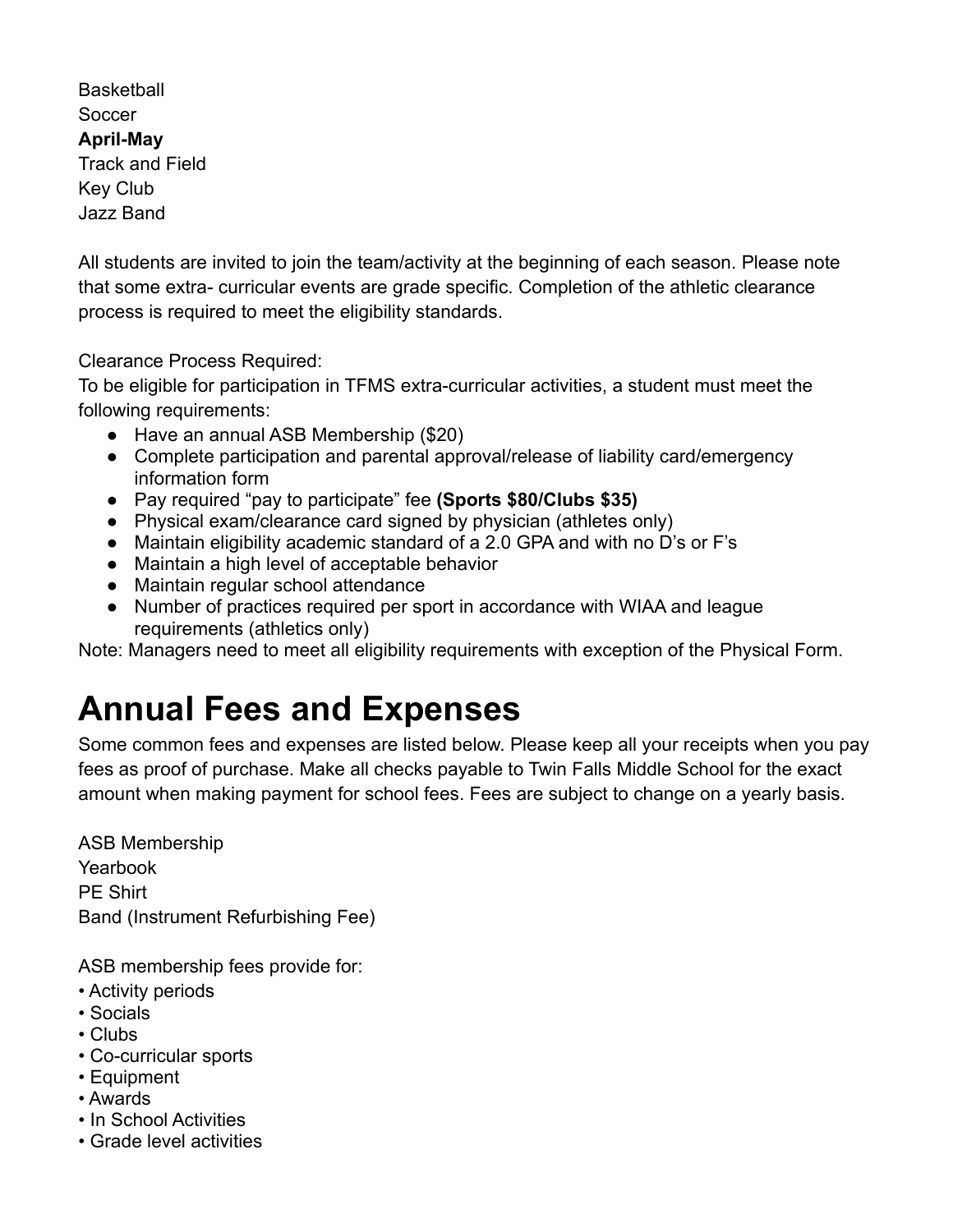- Assemblies
- Music events
- Co-curricular transportation
- Uniforms
- Officials' fees
- Other student activities

**Addendum: Twin Falls Middle School reserves the right to amend this handbook (dates, prices and policies) at any time with advance notice if it is deemed necessary.**